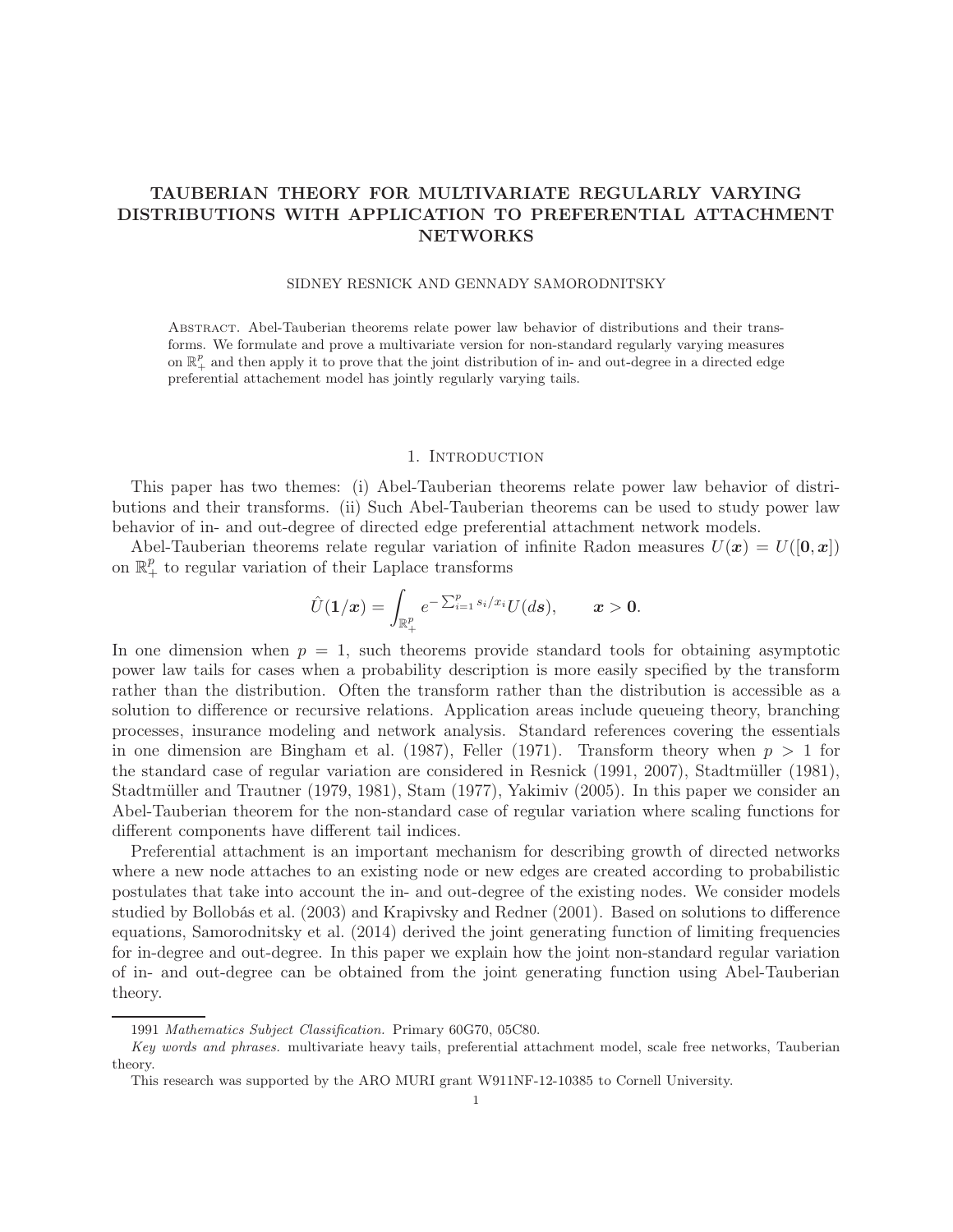#### 2 S. RESNICK AND G. SAMORODNITSKY

This paper is organized as follows. We start with a brief summary of multivariate regular variation of measures in Section 2 to establish notation and basic concepts. Section 3 gives the Abel-Tauberian theorem for measures which are non-standard regularly varying. In Section 4.3, we apply the Tauberian theory to study the multivariate power laws of in- and out-degree in the preferential attachment model. Section 4.1 includes a detailed description of the preferential attachment model, Section 4.2 summarizes known results about the joint generating function of in- and out-degree and Section 4.3 applies the Tauberian theory to obtain the joint power law behavior of in- and out-degree.

#### 2. Multivariate regular variation

We briefly review the basic concepts of multivariate regular variation which forms the mathematical framework for multivariate heavy tails. We emphasize two dimensions since this is the context for the application to in- and out-degree but generally the extension to  $p \geq 2$  dimensions is clear. See Resnick (2007) for more detail.

A random vector  $(X, Y) \geq 0$  has a distribution that is non-standard regularly varying if there exist *scaling functions*  $a(t) \uparrow \infty$  and  $b(t) \uparrow \infty$  and a non-zero limit measure  $\nu(\cdot)$  called the *limit or tail measure* such that as  $t \to \infty$ ,

(2.1) 
$$
tP\big[\big(X/a(t),Y/b(t)\big) \in \cdot\big] \stackrel{v}{\to} \nu(\cdot)
$$

where " $\rightarrow$ " denotes vague convergence of measures in  $M_{+}([0,\infty]^2 \setminus \{0\}) = M_{+}(\mathbb{E})$ , the space of Radon measures on  $E$ . The scaling functions will be regularly varying and we assume their indices are positive and therefore, without loss of generality, we may suppose  $a(t)$  and  $b(t)$  are continuous and strictly increasing. The phrasing in (2.1) implies the marginal distributions have regularly varying tails.

In case  $a(t) = b(t)$ ,  $(X, Y)$  has a distribution with *standard* regularly varying tails. Given a vector with a distribution which is non-standard regularly varying, there are at least two methods for standardizing the vector so that the transformed vector has standard regular variation (Resnick, 2007, Section 9.2.3). The simplest is the power method which is justified when the scaling functions are power functions:

$$
a(t) = t^{1/\gamma_1}
$$
,  $b(t) = t^{1/\gamma_2}$ ,  $\gamma_i > 0$ ,  $i = 1, 2$ .

For instance with  $c = \gamma_1/\gamma_2$ ,

(2.2) 
$$
tP\left[\left(X^{c}/t^{1/\gamma_{2}},Y/t^{1/\gamma_{2}}\right)\in\cdot\right]\stackrel{v}{\to}\tilde{\nu}(\cdot),
$$

where if  $T(x, y) = (x^c, y)$ , then  $\tilde{\nu} = \nu \circ T^{-1}$ . Since the two scaling functions in (2.2) are the same, the regular variation is now standard. The measure  $\tilde{\nu}$  will have a scaling property and if the coordinate system is changed properly,  $\tilde{\nu}$  will disintegrate to a product; for example the polar coordinate transform is one such coordinate system change achieving the disintegration into a product and this provides access to an angular measure that is one way to describe the asymptotic dependence structure of the standardized  $(X, Y)$ .

The non-standard regular variation of Radon measures is defined in (3.4) below.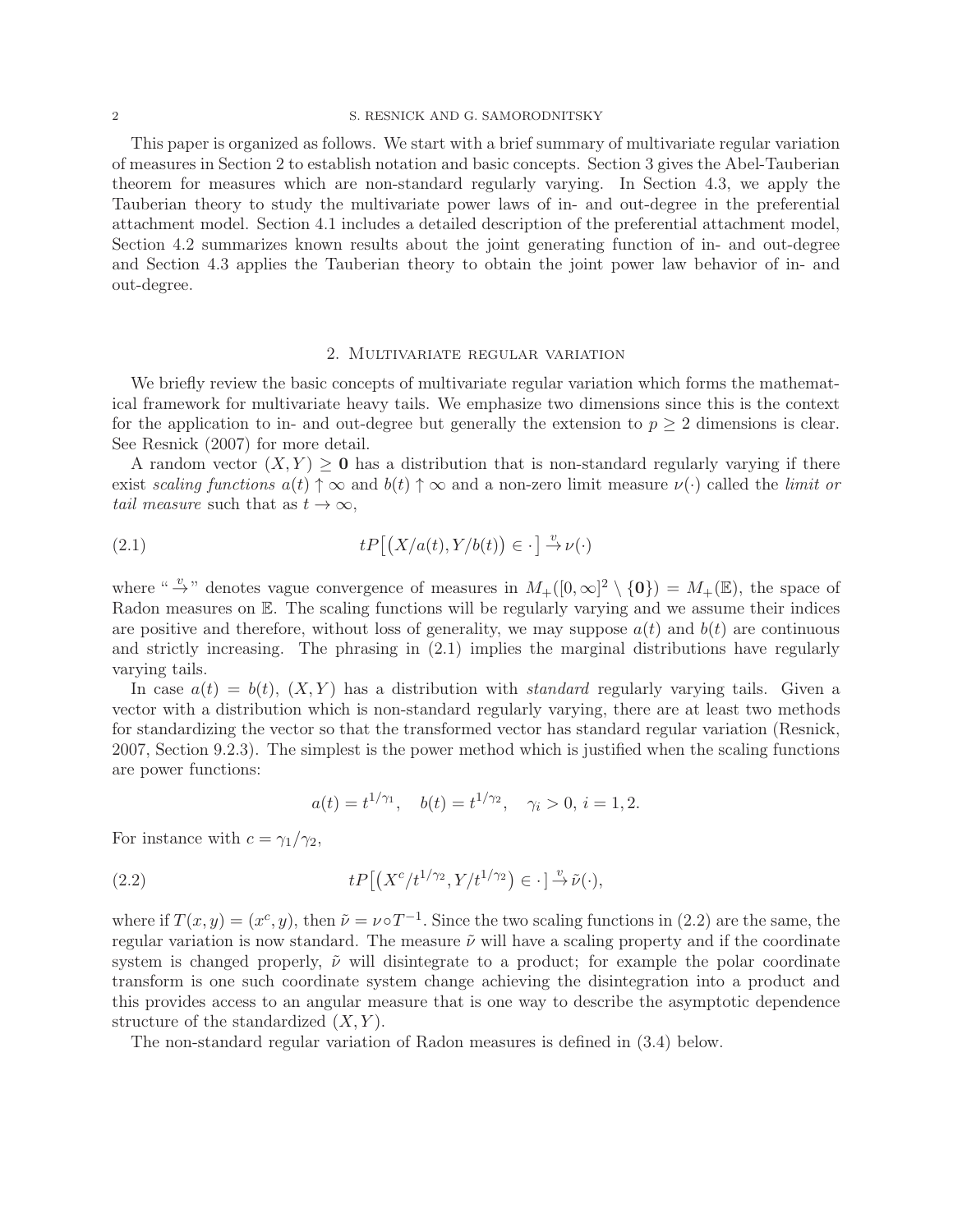#### TAUBERIAN THEORY AND PREFERENTIAL ATTACHMENT 3

### 2.1. Miscellaneous notation. Here is a notation and concept summary.

- $RV_{\beta}$  Regularly varying functions with index  $\beta > 0$ . We pick versions of such functions that are continuous and strictly increasing.
- $M_+(\mathbb{E})$  Radon measures on  $\mathbb{E} := [0,\infty]^p \setminus \{0\}$  metrized by vague convergence.

$$
M_+({\mathbb R}^p_+)
$$
 Radon measures on  ${\mathbb R}^p_+$  metrized by vague convergence.

$$
\stackrel{v}{\rightarrow}
$$
 Vague convergence in  $M_+(\mathbb{R}^p_+)$  or  $M_+(\mathbb{E})$  as appropriate.

$$
\boldsymbol{x} \qquad \qquad \boldsymbol{x} = (x_1, \ldots, x_p).
$$

 $\lambda x \qquad (\lambda_1 x_1, \ldots, \lambda_n x_n).$ 

$$
\boldsymbol{\lambda}'\boldsymbol{x} \hspace{1cm} \textstyle \sum_{i=1}^p \lambda_i x_i.
$$

- 1  $1 = (1, \ldots, 1).$
- 0  $0 = (0, \ldots, 0).$
- $\hat{U}$  Laplace transform of a measure  $U$ ;  $\hat{U}(\lambda) = \int_{\mathbb{R}^p_+} \exp\{-\lambda' x\} U(dx)$ .
- $\aleph = \{ \boldsymbol{x} \in \mathbb{R}_+^p : ||\boldsymbol{x}|| = 1 \},\$  the unit sphere in  $\mathbb{R}_+^p$  for some norm  $|| \cdot ||$ .

In general vectors are denoted by bold letters, eg.  $\boldsymbol{x} = (x_1, \ldots, x_p)$ . Operations on vectors, unless noted otherwise, should be interpreted componentwise. Thus,  $\lambda x = (\lambda_1 x_1, \dots, \lambda_p x_p)$  but (as noted)  $\lambda' x = \sum_{i=1}^{p} \lambda_i x_i$ . Also  $[0, x] = \{(u_1, \ldots, u_p) : 0 \le u_i \le x_i, i = 1, \ldots, p\}.$ 

#### 3. A Tauberian theorem for nonstandard regular variation

In this section we give an Abel-Tauberian theorem which relates non-standard regular variation of a Radon measure  $U(x)$  on  $\mathbb{R}^p_+$  to non-standard regular variation of the Laplace transform  $\hat{U}(1/x)$ . Versions in the standard case when  $p > 1$  are considered in Resnick (1991, 2007), Stadtmüller (1981), Stadtmüller and Trautner (1979, 1981), Stam (1977), Yakimiv (2005).

# 3.1. **Assumptions.** For  $p \geq 1$ , suppose U is a measure on  $\mathbb{R}^p_+$  satisfying

(3.1) 
$$
\hat{U}(\lambda) := \int_{\mathbb{R}^p_+} e^{-\lambda' x} U(dx) < \infty, \quad \lambda > 0.
$$

This implies U is Radon on  $\mathbb{R}^p_+$  since for  $\lambda > 0$ , and  $y > 0$ ,

$$
\infty > \int_{\mathbb{R}_+^p} e^{-\lambda' x} U(dx) \ge \int_{\mathbb{R}_+^p} e^{-\lambda' x} 1_{[0,y]}(x) U(dx)
$$
  
 
$$
\ge e^{-\lambda' y} \int 1_{[0,y]}(x) U(dx) = e^{-\lambda' y} U([0,y]).
$$

So  $U(\mathbf{y}) := U([0, \mathbf{y}]) < \infty$  for  $\mathbf{y} > \mathbf{0}$  and therefore  $U \in M_+(\mathbb{R}^p_+).$ For  $i = 1, \ldots, p$ , assume

(3.2) 
$$
b_i(t) \in RV_{1/\gamma_i}, \, \gamma_i > 0, \quad i = 1, \dots, p.
$$

Write  $\mathbf{b}(t) = (b_1(t), \ldots, b_n(t))$  and  $\boldsymbol{\gamma} = (\gamma_1, \ldots, \gamma_n)$ . Set

(3.3) 
$$
U_t(\boldsymbol{x}) = \frac{1}{t}U(\boldsymbol{b}(t)\boldsymbol{x}).
$$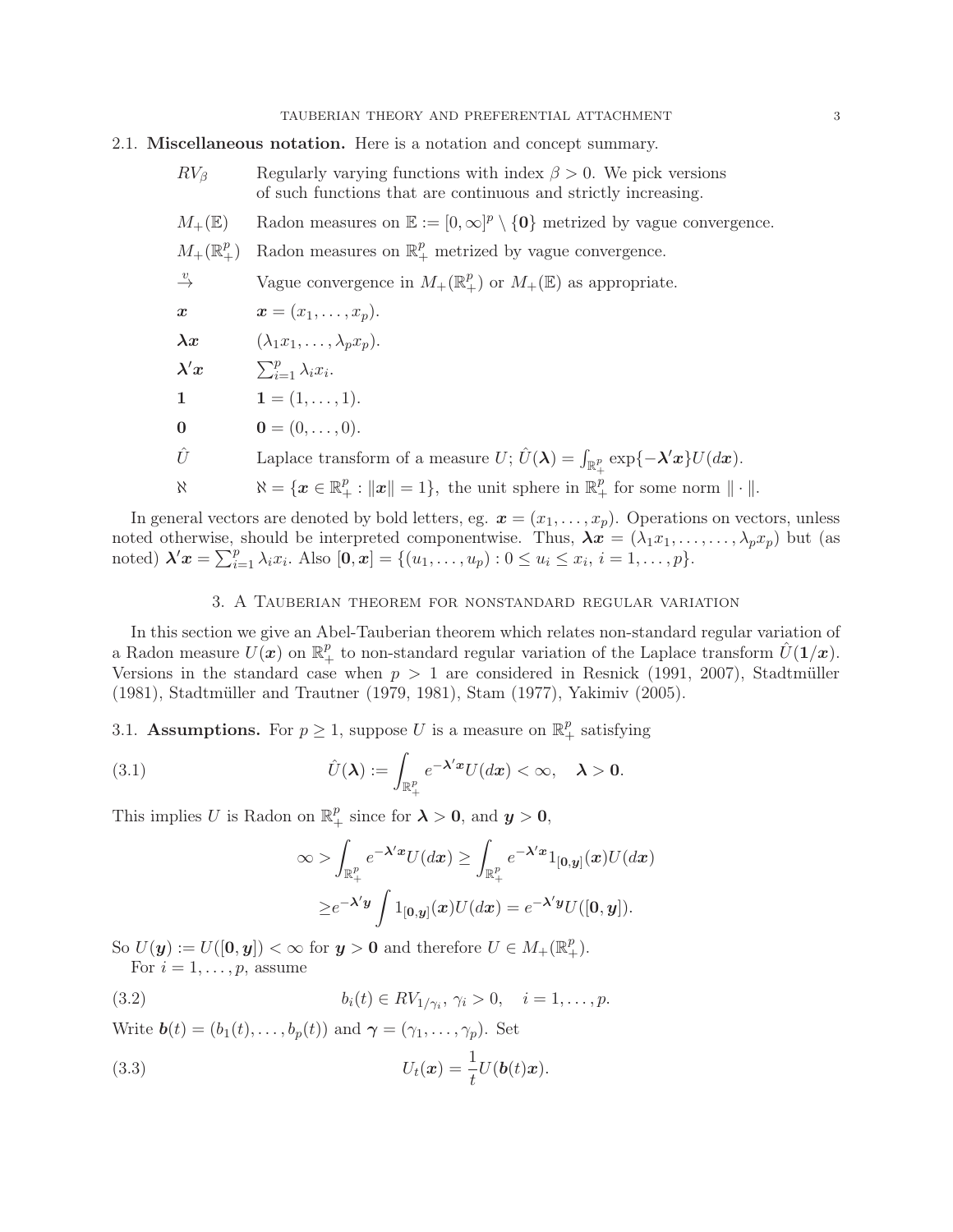3.2. Regular variation of the measure implies regular variation of the transform. For this section assume U satisfies (3.1) and  $U_t$  is defined in (3.3). The scaling functions  $b_i(t)$  satisfy (3.2). The non-standard regular variation assumption for U is that there exist  $U_{\infty} \in M_+(\mathbb{R}^p_+),$  $U_{\infty} \neq 0$ , such that

(3.4) 
$$
U_t \stackrel{v}{\rightarrow} U_{\infty}, \qquad \text{in } M_+(\mathbb{R}^p_+).
$$

If we can choose the scaling functions  $(b_i, i = 1, \ldots, p)$  to be identical, then the regular variation is standard.

3.2.1. *Consequences.* The assumptions have consequences needed for further work.

1. Continuous convergence: The convergence in  $(3.4)$  is *continuous convergence* on  $(0, \infty)$  :=  $(0, \infty)^p$ ; that is, if as  $t \to \infty$ ,  $x(t) \to x(\infty) \in (0, \infty)$ , then

(3.5) 
$$
U_t(\boldsymbol{x}(t)) \to U_\infty(\boldsymbol{x}(\infty)), \quad (t \to \infty),
$$

provided  $x(\infty)$  is a continuity point of  $U_{\infty}(x)$ . This is a monotonicity argument: If  $x(\infty)$  and  $x(\infty) + \epsilon \mathbf{1}$  are continuity points of  $U_{\infty}(x)$ , then

$$
\limsup_{t \to \infty} U_t(\boldsymbol{x}(t)) \leq \lim_{t \to \infty} U_t(\boldsymbol{x}(\infty) + \epsilon \mathbf{1})
$$

$$
= U_{\infty}(\boldsymbol{x}(\infty) + \epsilon \mathbf{1}),
$$

and letting  $\epsilon \downarrow 0$  in such a way that  $x(\infty) + \epsilon \mathbf{1}$  are continuity points of  $U_{\infty}(x)$  yields

$$
\limsup_{t\to\infty} U_t(\boldsymbol{x}(t)) \leq U_\infty(\boldsymbol{x}(\infty)).
$$

A reverse inequality is obtained similarly. A consequence of the continuous convergence is the scaling property: for  $c > 0$ 

(3.6) 
$$
U_{\infty} \circ T_c^{-1} = cU_{\infty},
$$

where  $T_c: \mathbb{R}_+^p \to \mathbb{R}_+^p$  is defined by  $T_c \mathbf{x} = c^{-1/\gamma} \mathbf{x}$ . It is enough to check that for  $\mathbf{x} > 0$ 

(3.7) 
$$
U_{\infty}(c^{1/\gamma}x) = cU_{\infty}(x).
$$

Indeed,

$$
U_{\infty}(c^{1/\gamma}x) = \lim_{t \to \infty} \frac{1}{t} U\big(b_1(t)c^{1/\gamma_1}x_1, \ldots, b_p(t)c^{1/\gamma_p}x_p\big)
$$

and by continuous convergence, this is

$$
= \lim_{t \to \infty} c \frac{1}{ct} U\Big(b_1(ct) \Big(\frac{b_1(t)}{b_1(ct)} c^{1/\gamma_1}\Big) x_1, \dots, b_p(ct) \Big(\frac{b_p(t)}{b_p(ct)} c^{1/\gamma_p}\Big) x_p\Big)
$$
  
=  $cU_{\infty}(\boldsymbol{x}).$ 

The scaling property implies, in particular, that all points x are continuity points of  $U_{\infty}$ .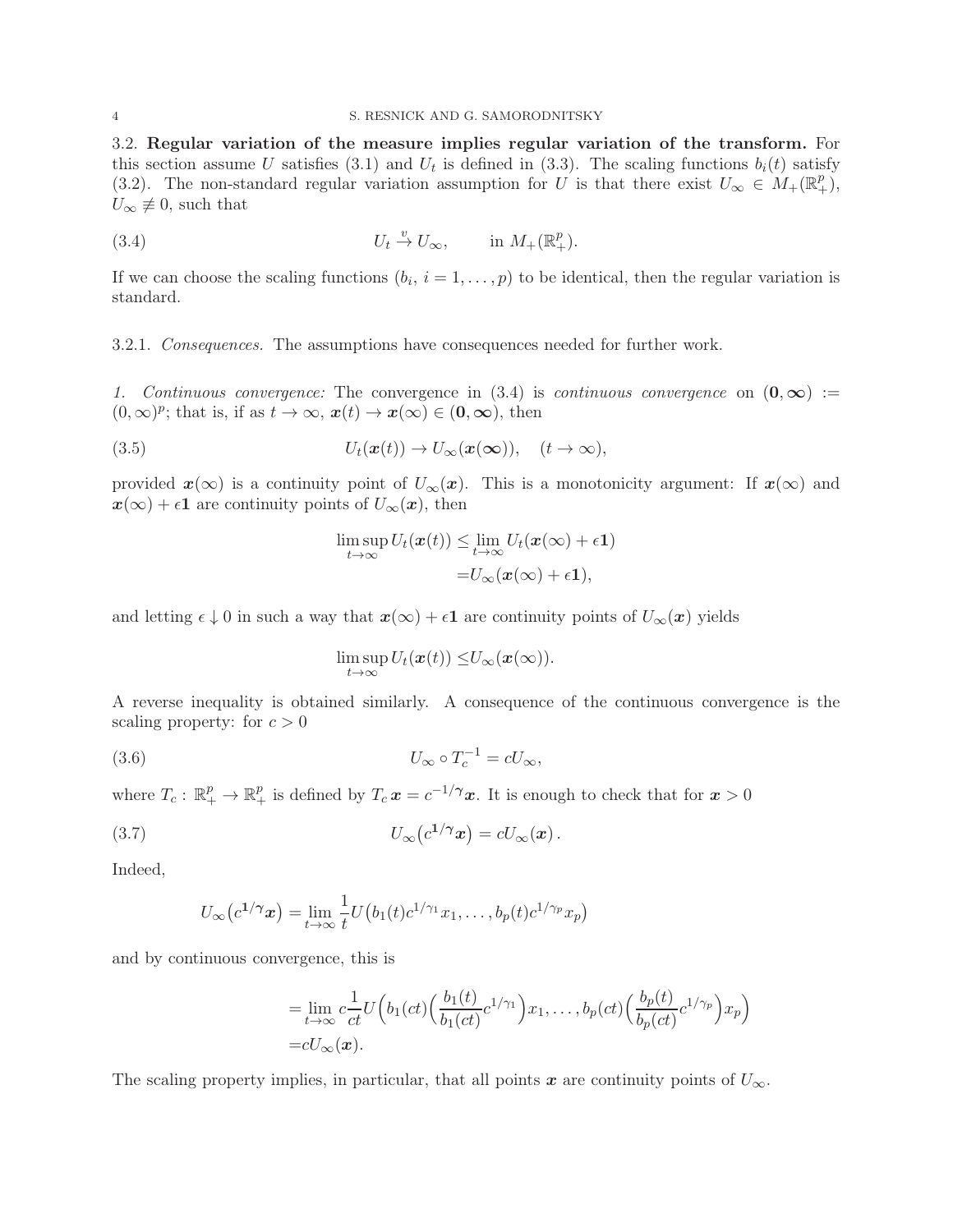2. Laplace transform of  $U_{\infty}$  exists: Let  $i_* \in \{1, \ldots, p\}$  be such that  $\gamma_{i_*} \geq \gamma_i$  for all  $i \in \{1, \ldots, p\}$ . It follows from the scaling property  $(3.6)$  that for any  $a > 0$ 

$$
U_{\infty}\left(\left\{\boldsymbol{x}:\sum_{i=1}^p x_i \leq a\right\}\right) \leq a^{\gamma_{i*}} U_{\infty}\left(\left\{\boldsymbol{x}:\sum_{i=1}^p x_i \leq 1\right\}\right).
$$

Therefore, for  $\lambda > 0$ ,

(3.8) 
$$
\hat{U}_{\infty}(\boldsymbol{\lambda}) \leq \int_{\mathbb{R}_{+}^{p}} e^{-\min_{i} \lambda_{i} \sum_{i} x_{i}} U_{\infty}(d\boldsymbol{x})
$$

$$
\leq U_{\infty}\left(\left\{x:\,\sum_{i=1}^p x_i\leq 1\right\}\right)\int_0^{\infty} e^{-(\min_i\lambda_i)x}\,\gamma_{i*}x^{\gamma_{i*}-1}\,dx<\infty\,.
$$

3.2.2. *The result.* This section requires a regularity condition: for any  $x > 0$ ,

(3.9) 
$$
\lim_{y \to \infty} \lim_{t \to \infty} \int_{\bigcup_{i=1}^p [v_i > y]} e^{-\sum_{i=1}^p v_i/x_i} U_t(d\boldsymbol{v}) = 0.
$$

Proposition 1. *Assume* (3.2) *and suppose that* U *satisfies the non-standard regular variation condition*(3.4). Then the Laplace transforms  $\hat{U}(1/\bm{x})$  and  $\hat{U}_{\infty}(1/\bm{x})$  are distribution functions of Radon measures on  $\mathbb{R}^p_+$  and these measures inherit the non-standard regular variation: for  $x > 0$ 

(3.10) 
$$
\frac{1}{t}\hat{U}\big(\mathbf{1}/(\boldsymbol{b}(t)\boldsymbol{x})\big) \to \hat{U}_{\infty}(\mathbf{1}/\boldsymbol{x}),
$$

*provided* (3.9) *also holds.*

*Proof.* Let  $E_1, \ldots, E_p$  be iid standard exponentially distributed random variables so that

$$
\mathcal{F} = \left(\frac{1}{E_1}, \dots, \frac{1}{E_p}\right)
$$

are iid standard Frechét random variables with marginal distribution

$$
P[1/E_1 \le x] = e^{-1/x}, \quad x > 0.
$$

From (3.4) we get

(3.11) 
$$
P[\mathcal{F} \in \cdot] \times U_t \stackrel{v}{\to} P[\mathcal{F} \in \cdot] \times U_{\infty},
$$

in  $M_+([0,\infty]^p\times\mathbb{R}^p_+$ <sup>p</sup><sub>+</sub>). Define  $h: [0, \infty]^p \times \mathbb{R}^p_+ \mapsto [0, \infty]^p \times \mathbb{R}^p_+$  by

$$
h(\boldsymbol{x},\boldsymbol{y})=(\boldsymbol{x}\boldsymbol{y},\boldsymbol{y}),
$$

where  $xy = (x_i y_i, i = 1, \ldots, p)$  is componentwise multiplication, and we set  $0 \cdot \infty = 0$ . The map h satisfies the compactness condition of (Resnick, 2007, Proposition 5.5): Suppose  $A \subset [0,\infty]^p \times \mathbb{R}^p_+$ + satisfies the condition that there exists  $M > 0$  such that

$$
(x, y) \in A
$$
 implies  $\bigvee_{i=1}^{p} y_i \leq M$ .

Then

$$
h^{-1}(A) = \{(\mathbf{u}, \mathbf{v}) : (\mathbf{u}\mathbf{v}, \mathbf{v}) \in A\}
$$

satisfies

$$
(x, y) \in h^{-1}(A)
$$
 implies  $\bigvee_{i=1}^{p} y_i \leq M$ .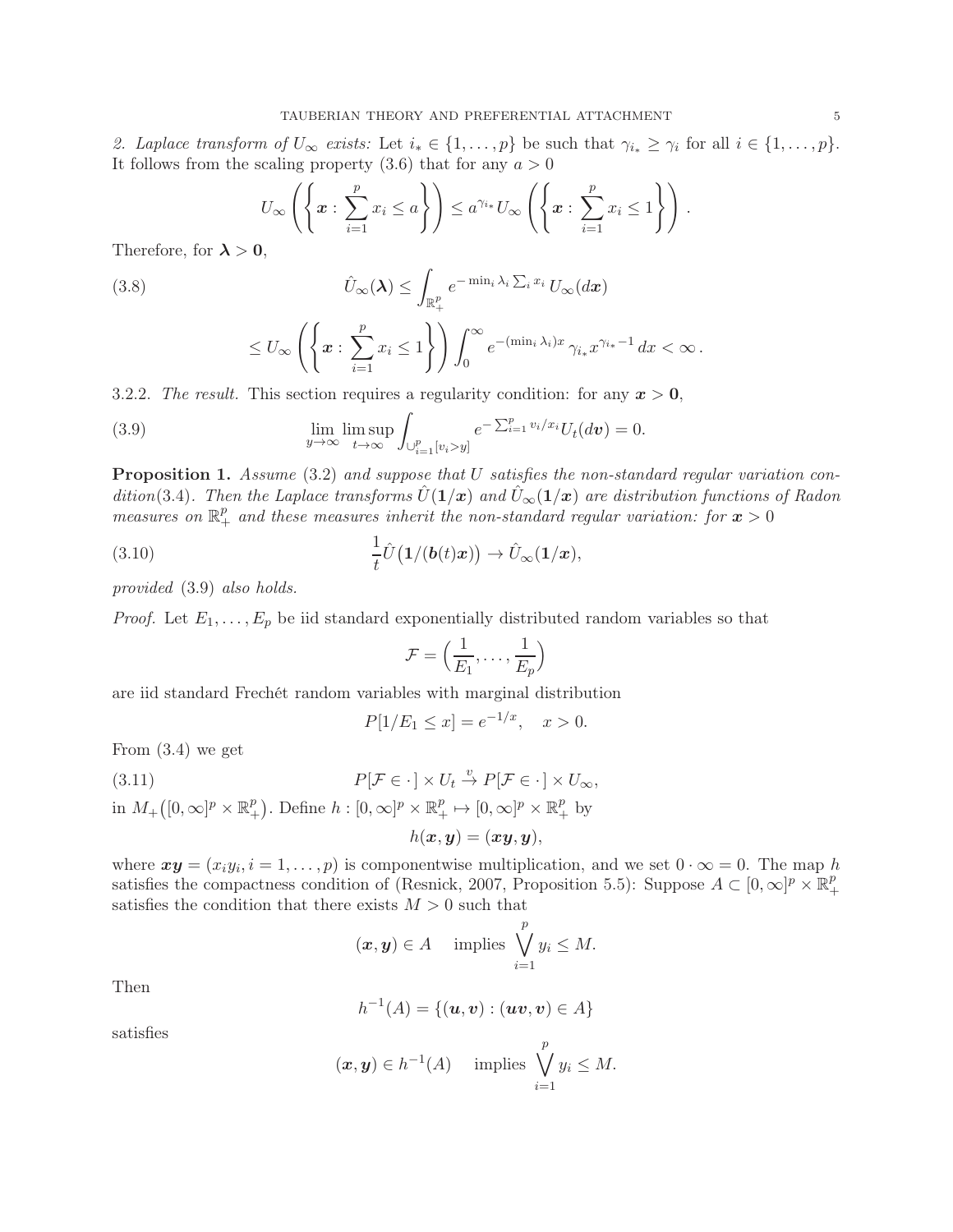Thus if A is relatively compact, so is  $h^{-1}(A)$ . Therefore (3.11) and (Resnick, 2007, Proposition 5.5) imply

(3.12) 
$$
(P[\mathcal{F} \in \cdot] \times U_t) \circ h^{-1} \stackrel{v}{\to} (P[\mathcal{F} \in \cdot] \times U_\infty) \circ h^{-1}, \text{ in } M_+([0, \infty]^p \times \mathbb{R}^p_+).
$$

Evaluate the left side of (3.12) on the relatively compact set  $[0, x] \times [0, y]$  (assuming  $x > 0$  and  $y > 0$  are chosen to make this is a continuity set of the limit measure) and we get,

$$
(P[\mathcal{F} \in \cdot] \times U_t) \circ h^{-1}([0, x] \times [0, y1]) = \iint_{\{(u,v): uv \le x, v \le y1\}} P[\mathcal{F} \in du] U_t(dv)
$$

$$
= \int_{v \le y1} \int_{u \le x/v} P[\mathcal{F} \in du] U_t(dv) = \int_{v \le y1} \prod_{i=1}^p e^{-v_i/x_i} U_t(dv)
$$
(3.13) 
$$
= \int_{v \le y1} e^{-\sum_{i=1}^p v_i/x_i} U_t(dv)
$$

and applying (3.12) we conclude that as  $t \to \infty$  this converges to

(3.14) 
$$
\longrightarrow \int_{\mathbf{v} \leq y\mathbf{1}} e^{-\sum_{i=1}^p v_i/x_i} U_{\infty}(d\mathbf{v}).
$$

Now let  $y \to \infty$  and apply monotone convergence to get the integral in (3.14) to converge to

$$
\rightarrow \int_{\mathbb{R}_+^p} e^{-\sum_{i=1}^p v_i/x_i} U_{\infty}(dv) =: \hat{U}_{\infty}(1/x).
$$

So to show for  $x > 0$  that

(3.15) 
$$
\hat{U}_t(\mathbf{1}/\mathbf{x}) := \int_{\mathbb{R}_+^p} e^{-\sum_{i=1}^p v_i/x_i} U_t(d\mathbf{v}) = \frac{1}{t} \hat{U}(\mathbf{1}/(\mathbf{b}(t)\mathbf{x})) \to \hat{U}_{\infty}(\mathbf{1}/\mathbf{x}),
$$

we must verify that

$$
\lim_{y\to\infty}\limsup_{t\to\infty}\Bigl|\int_{\boldsymbol{v}\leq y\mathbf{1}}e^{-\sum_{i=1}^pv_i/x_i}U_t(d\boldsymbol{v})-\int_{\mathbb{R}^p_+}e^{-\sum_{i=1}^pv_i/x_i}U_t(d\boldsymbol{v})\Bigr|=0,
$$

which is  $(3.9)$ .

The statement that  $\hat{U}(1/x)$  is a distribution function of a Radon measure follows from (3.1) since, as in (3.13),

$$
\infty > \hat{U}(1/x) = \lim_{y \to \infty} (P[\mathcal{F} \in \cdot \,] \times U) \circ h^{-1}([0, x] \times [0, y1]),
$$

a limit of the distribution functions of a Radon measures. The statement about  $\hat{U}_{\infty}(1/x)$  follows similarly using the fact that  $\hat{U}_{\infty}(\lambda) < \infty$  for  $\lambda > 0$  by (3.8).

Rather than checking condition (3.9) directly, it may sometimes be easier to verify the following sufficient condition: for every  $1 \leq i \leq p$ , suppose

(3.16) 
$$
U_i(x) = U(\mathbb{R}_+ \times \cdots \times [0, x] \times \mathbb{R}_+ \times \cdots \times \mathbb{R}_+) < \infty,
$$

and

(3.17) 
$$
\lim_{t \to \infty} \frac{U_i(b_i(t)x)}{t} = x^{\gamma_i}, \quad x > 0.
$$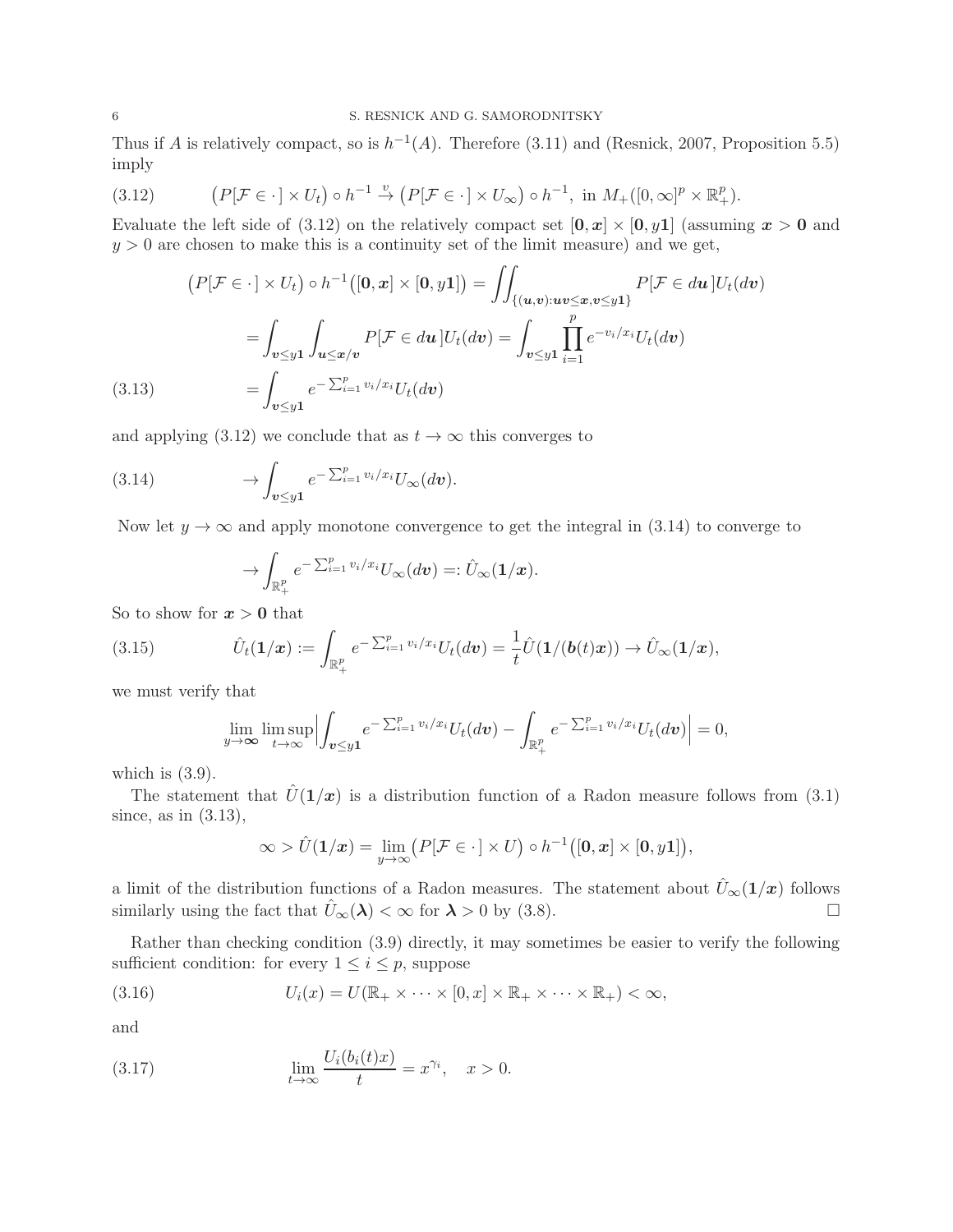To see why these conditions are sufficient for (3.9), dominate the integral in (3.9) by

$$
\sum_{i=1}^p \int_{[v_i > y]} e^{-\sum_{i=1}^p v_i/x_i} U_t(d\boldsymbol{v})
$$

and focus, for simplicity, on the integral with  $i = 1$  which can be written as

$$
\int_{[v_1>y]} \left[ \prod_{l=1}^p \int_{s_l > v_l} \frac{1}{x_l} e^{-s_l/x_l} ds_l \right] U_t(d\mathbf{v})
$$
\n
$$
= \int_{s_1>y} \left( \int_{\substack{y < v_1 \le s_1 \\ s_l \ge v_l; l = 2, \dots, p}} U_t(d\mathbf{v}) \right) \prod_{l=1}^p \frac{1}{x_l} e^{-s_l/x_l} ds_1 \dots ds_p
$$
\n
$$
= \int_{s \in (y,\infty) \times \mathbb{R}_+^{p-1}} U_t((y,s_1] \times [0,s_2] \times \dots \times [0,s_p]) \prod_{l=1}^p \frac{1}{x_l} e^{-s_l/x_l} ds_1 \dots ds_p
$$
\n
$$
\leq \int_{s \in (y,\infty) \times \mathbb{R}_+^{p-1}} U_t(s) \prod_{l=1}^p \frac{1}{x_l} e^{-s_l/x_l} ds_1 \dots ds_p
$$
\n
$$
\leq \int_y^\infty U_t([0,s_1] \times \mathbb{R}_+^{p-1}) \frac{1}{x_1} e^{-s_1/x_l} ds_1
$$
\n
$$
= \int_y^\infty \frac{U_1(b_1(t)s_1)}{t} \frac{1}{x_1} e^{-s_1/x_1} ds_1
$$

and by an application of the Potter bounds, for given  $\delta > 0$  and large enough t and  $y > 1$ , the previous expression is bounded by

$$
\leq \int_{y}^{\infty} (const) s^{\gamma_1+\delta} \frac{1}{x_1} e^{-s_1/x_1} ds_1 \to 0, \quad (y \to \infty).
$$

3.3. Regular variation of the transform implies regular variation of the measure. In this section we assume (3.1), (3.2), (3.9) and additionally assume there exists a finite-valued function  $\hat{U}_{\infty}$  such that for  $x > 0$ ,

(3.18) 
$$
\frac{1}{t}\hat{U}(1/(\boldsymbol{b}(t)\boldsymbol{x})) = (P[\mathcal{F} \in \cdot] \times U_t) \circ h^{-1}([0,\boldsymbol{x}] \times \mathbb{R}^p_+) \to \hat{U}_{\infty}(1/\boldsymbol{x}).
$$

We claim that  $\{U_t\}$  is a tight family of measures on  $\mathbb{R}^p_+$ . It suffices to show that for any  $M > 0$ 

$$
\sup_{t\geq 1} U_t[\mathbf{0},M\mathbf{1}]<\infty.
$$

Given  $\epsilon > 0$ , there exists  $\delta > 0$  such that  $P[\mathcal{F} \in [\delta \mathbf{1}, \delta^{-1} \mathbf{1}] \geq 1 - \epsilon$ . For  $\mathbf{x} > 0$ ,

$$
\hat{U}_t(\mathbf{1}/\mathbf{x}) = (P[\mathcal{F} \in \cdot] \times U_t) \circ h^{-1}([0, \mathbf{x}] \times \mathbb{R}^p_+)
$$
\n
$$
= \int_{\{(u,v): uv \leq x\}} P[\mathcal{F} \in du] U_t(dv) \geq \int_{u \in [\delta \mathbf{1}, \delta^{-1} \mathbf{1}]} P[\mathcal{F} \in du] U_t(dv)
$$
\n
$$
= \int_{u \in [\delta \mathbf{1}, \delta^{-1} \mathbf{1}]} U_t(\mathbf{x}/u) P[\mathcal{F} \in du]
$$
\n
$$
\geq U_t(\mathbf{x}/\delta^{-1}) P[\mathcal{F} \in [\delta \mathbf{1}, \delta^{-1} \mathbf{1}]] \geq U_t(\mathbf{x}/\delta^{-1})(1 - \epsilon).
$$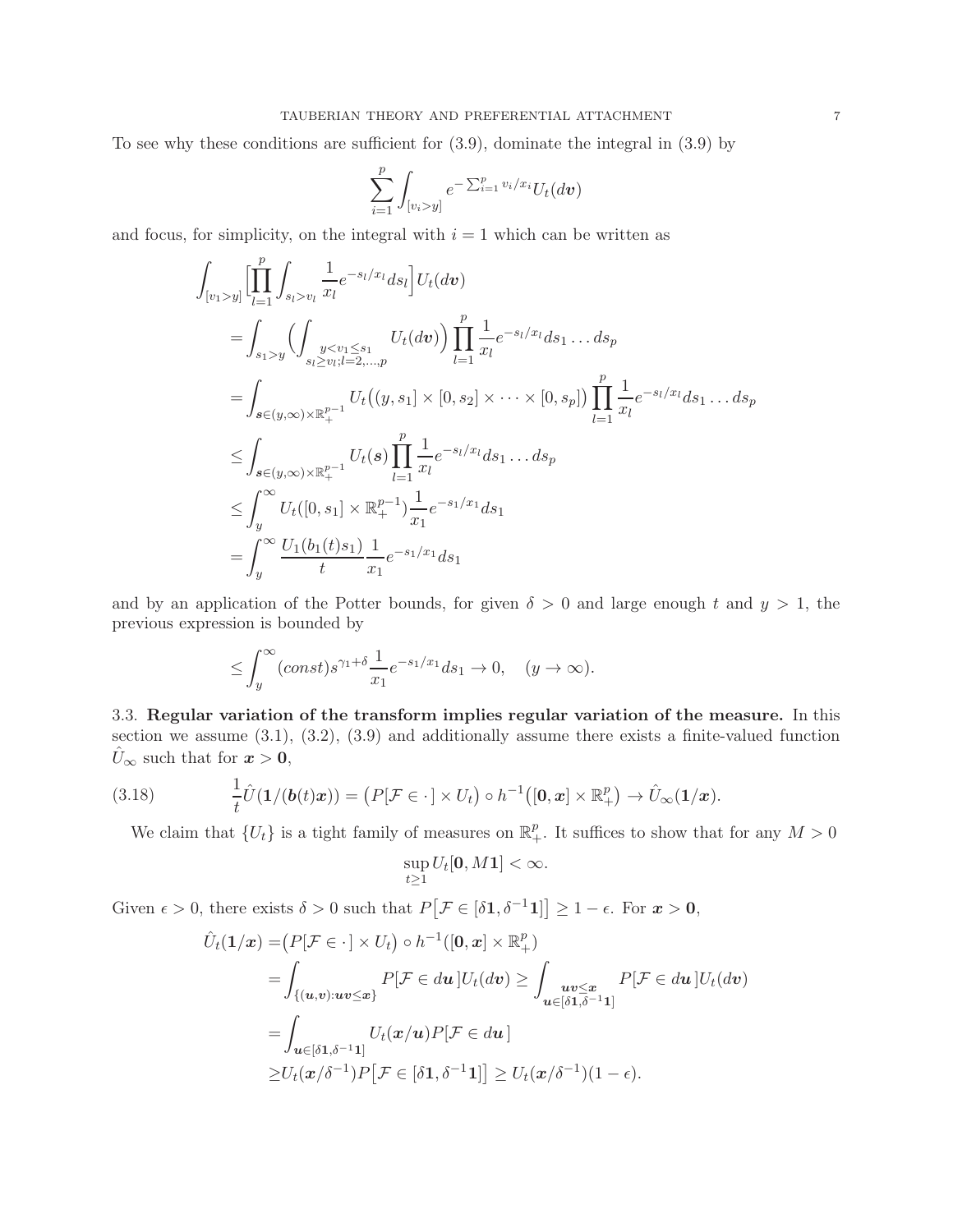Set  $\mathbf{x} = \delta^{-1}M\mathbf{1}$  and then

$$
\sup_{t\geq 1} U_t(M\mathbf{1}) \leq \frac{1}{1-\epsilon} \sup_{t\geq 1} \hat{U}_t(1/(\delta^{-1}M\mathbf{1})) < \infty
$$

by convergence in (3.18).

Suppose  $\{U_{t_n}\}\$ is a convergent subsequence, say  $U_{t_n} \to L$  in  $M_+(\mathbb{R}^p_+)$ . Since we assume (3.9) holds, the mechanics of Section 3.2.2 give for  $x > 0$ ,

(3.19) 
$$
\hat{U}_{t_n}(1/x) \to \hat{L}(1/x) < \infty, \quad (t_n \to \infty)
$$

at continuity points of the limit. From (3.18) we get  $\hat{L} = \hat{U}_{\infty}$ . If there are two subsequential limits  $L_1, L_2$  of  $\{U_t\}$  then  $\hat{L}_1 = \hat{L}_2 = \hat{U}_{\infty}$  and so  $\{U_t\}$  converges in  $M_+(\mathbb{R}^p_+)$  to some  $U_{\infty}$  with transform  $U_{\infty}$ .

We summarize:

**Proposition 2.** Suppose  $U \in M_+(\mathbb{R}^p_+)$  and let (3.1), (3.2), (3.9) hold. If there exists a finite-valued  $function \hat{U}_{\infty}$  such that (3.18) *holds, then* (3.4) *holds for some measure*  $U_{\infty} \in M_+(\mathbb{R}^p_+)$  *whose Laplace transform is*  $\hat{U}_{\infty}$ *. Moreover,* 

$$
U_t(\boldsymbol{x}) = \frac{1}{t} U(\boldsymbol{b}(t)\boldsymbol{x}) \to U_\infty(\boldsymbol{x}), \quad (t \to \infty)
$$

*for all* x*.*

#### 4. Application to preferential attachment network models.

4.1. Model description. The directed edge preferential attachement model studied by Krapivsky and Redner (2001) and Bollobás et al. (2003) is a model for a growing directed random graph. The dynamics of the model are as follows. Choose nonnegative real parameters  $\alpha, \beta, \gamma, \delta_{in}$  and  $\delta_{out}$ , such that  $\alpha + \beta + \gamma = 1$ . To avoid degenerate situations assume each of the numbers  $\alpha, \beta, \gamma$  is strictly smaller than 1.

At each step of the growth algorithm we add one edge to an existing graph to obtain a new graph, and we will enumerate the obtained graphs by the number of edges they contain. Start with an initial finite directed graph, denoted  $G(n_0)$ , with at least one node and  $n_0$  edges. For  $n = n_0 + 1, n_0 + 2, \ldots, G(n)$  will be a graph with n edges and a random number  $N(n)$  of nodes. If u is a node in  $G(n-1)$ ,  $D_{\text{in}}(u)$  and  $D_{\text{out}}(u)$  denote the in and out degree of u respectively. The graph  $G(n)$  is obtained from the graph  $G(n-1)$  as follows.

• With probability  $\alpha$  we append to  $G(n-1)$  a new node v and an edge leading from v to an existing node w in  $G(n-1)$  (denoted  $v \mapsto w$ ). The existing node w in  $G(n-1)$  is chosen with probability depending on its in-degree:

$$
p(w \text{ is chosen}) = \frac{D_{\text{in}}(w) + \delta_{\text{in}}}{n - 1 + \delta_{\text{in}} N(n - 1)}.
$$

• With probability  $\beta$  we only append to  $G(n-1)$  a directed edge  $v \mapsto w$  between two existing nodes v and w of  $G(n-1)$ . The existing nodes v, w are chosen independently from the nodes of  $G(n-1)$  with probabilities

$$
p(v \text{ is chosen}) = \frac{D_{\text{out}}(v) + \delta_{\text{out}}}{n - 1 + \delta_{\text{out}} N(n - 1)}, \ \ p(w \text{ is chosen}) = \frac{D_{\text{in}}(w) + \delta_{\text{in}}}{n - 1 + \delta_{\text{in}} N(n - 1)}.
$$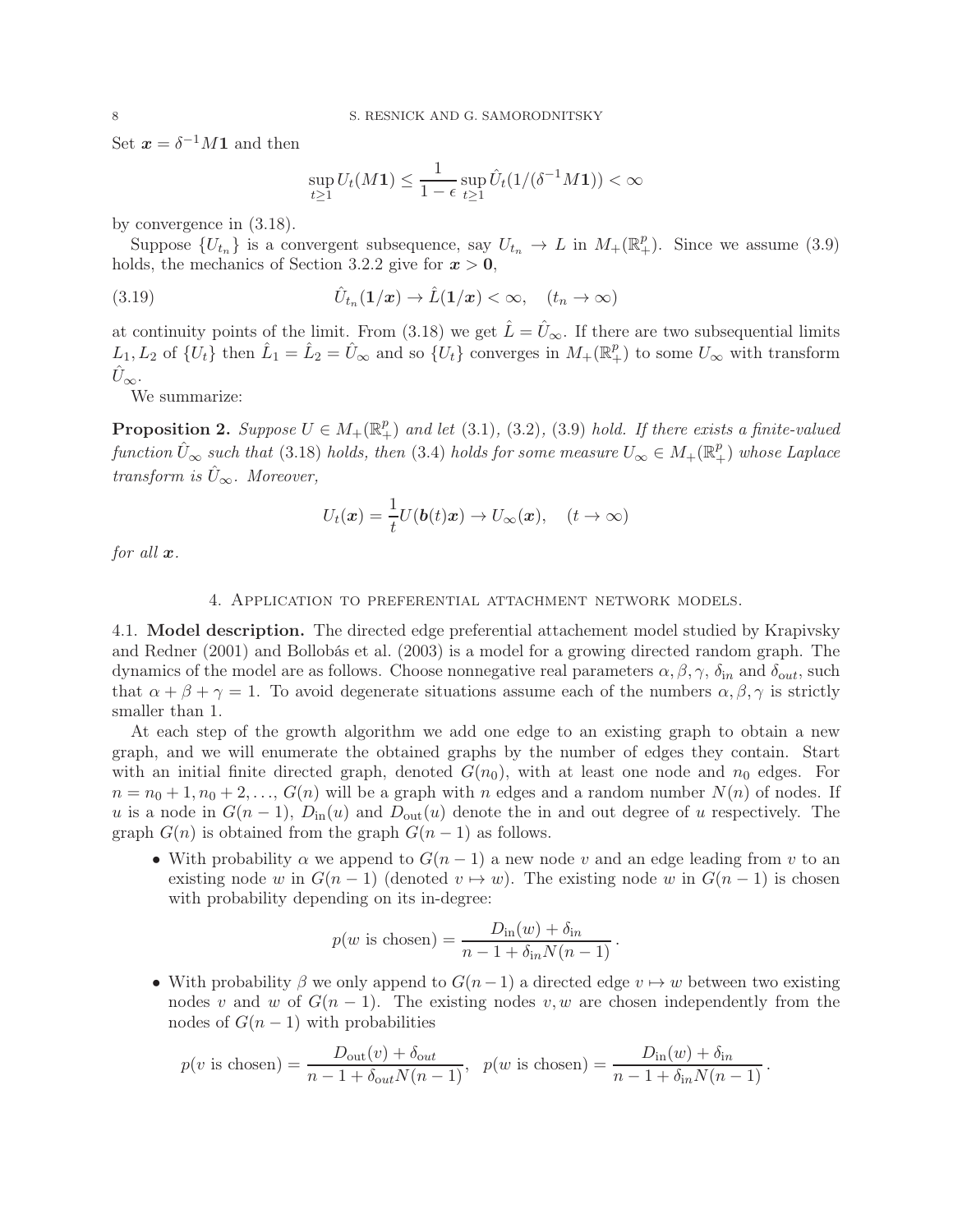• With probability  $\gamma$  we append to  $G(n-1)$  a new node w and an edge  $v \mapsto w$  leading from the existing node v in  $G(n-1)$  to the new node w. The existing node v in  $G(n-1)$  is chosen with probability

$$
p(v \text{ is chosen}) = \frac{D_{\text{out}}(v) + \delta_{\text{out}}}{n - 1 + \delta_{\text{out}} N(n - 1)}.
$$

If either  $\delta_{in} = 0$ , or  $\delta_{out} = 0$ , we must have  $n_0 \geq 1$  for the initial steps of the algorithm to make sense.

For  $i, j = 0, 1, 2, \ldots$  and  $n \geq n_0$ , let  $N_{ij}(n)$  be the (random) number of nodes in  $G(n)$  with in-degree i and out-degree j. Theorem 3.2 in Bollobás et al.  $(2003)$  shows that there are nonrandom constants  $(f_{ij})$  such that

(4.1) 
$$
\lim_{n \to \infty} \frac{N_{ij}(n)}{n} = f_{ij} \text{ a.s. for } i, j = 0, 1, 2, ...
$$

Clearly,  $f_{00} = 0$ . Since we obviously have

$$
\lim_{n \to \infty} \frac{N(n)}{n} = 1 - \beta \text{ a.s.},
$$

we see that the empirical joint in- and out-degree distribution in the sequence  $\{G(n)\}\$  of growing random graphs has as a nonrandom limit the probability distribution

(4.2) 
$$
\lim_{n \to \infty} \frac{N_{ij}(n)}{N(n)} = \frac{f_{ij}}{1 - \beta} := p_{ij} \text{ a.s. for } i, j = 0, 1, 2, ....
$$

In Bollobás et al. (2003) it was shown that the limiting degree distribution  $(p_{ij})$  has, marginally, regularly varying (in fact, power-like) tails. Specifically, Theorem 3.1 *ibid.* shows that for some finite positive constants  $C_{in}$  and  $C_{out}$  we have

(4.3) 
$$
p_i(\text{in}) := \sum_{j=0}^{\infty} p_{ij} \sim C_{\text{in}} i^{-\alpha_{\text{in}}} \text{ as } i \to \infty, \text{ as long as } \alpha \delta_{\text{in}} + \gamma > 0,
$$

$$
p_j(\text{out}) := \sum_{j=0}^{\infty} p_{ij} \sim C_{\text{out}} j^{-\alpha_{\text{out}}} \text{ as } j \to \infty, \text{ as long as } \gamma \delta_{\text{out}} + \alpha > 0.
$$

Here

(4.4) 
$$
\alpha_{\text{in}} = 1 + \frac{1 + \delta_{\text{in}}(\alpha + \gamma)}{\alpha + \beta}, \quad \alpha_{\text{out}} = 1 + \frac{1 + \delta_{\text{out}}(\alpha + \gamma)}{\gamma + \beta}
$$

 $i=0$ 

In fact, the limiting degree distribution  $(p_{ij})$  in (4.2) generates a distribution that has jointly nonstandard regularly varying tails and the limit measure of regular variation has a density as shown in Samorodnitsky et al. (2014).

.

4.2. Notation and results summary. We summarize results and notation for the preferential attachment model from Samorodnitsky et al. (2014).

(4.5) 
$$
c_1 = \frac{\alpha + \beta}{1 + \delta_{in}(\alpha + \gamma)} = \frac{1}{\alpha_{in} - 1}, \quad c_2 = \frac{\beta + \gamma}{1 + \delta_{out}(\alpha + \gamma)}, = \frac{1}{\alpha_{out} - 1}
$$

(4.6) 
$$
a = c_2/c_1
$$
.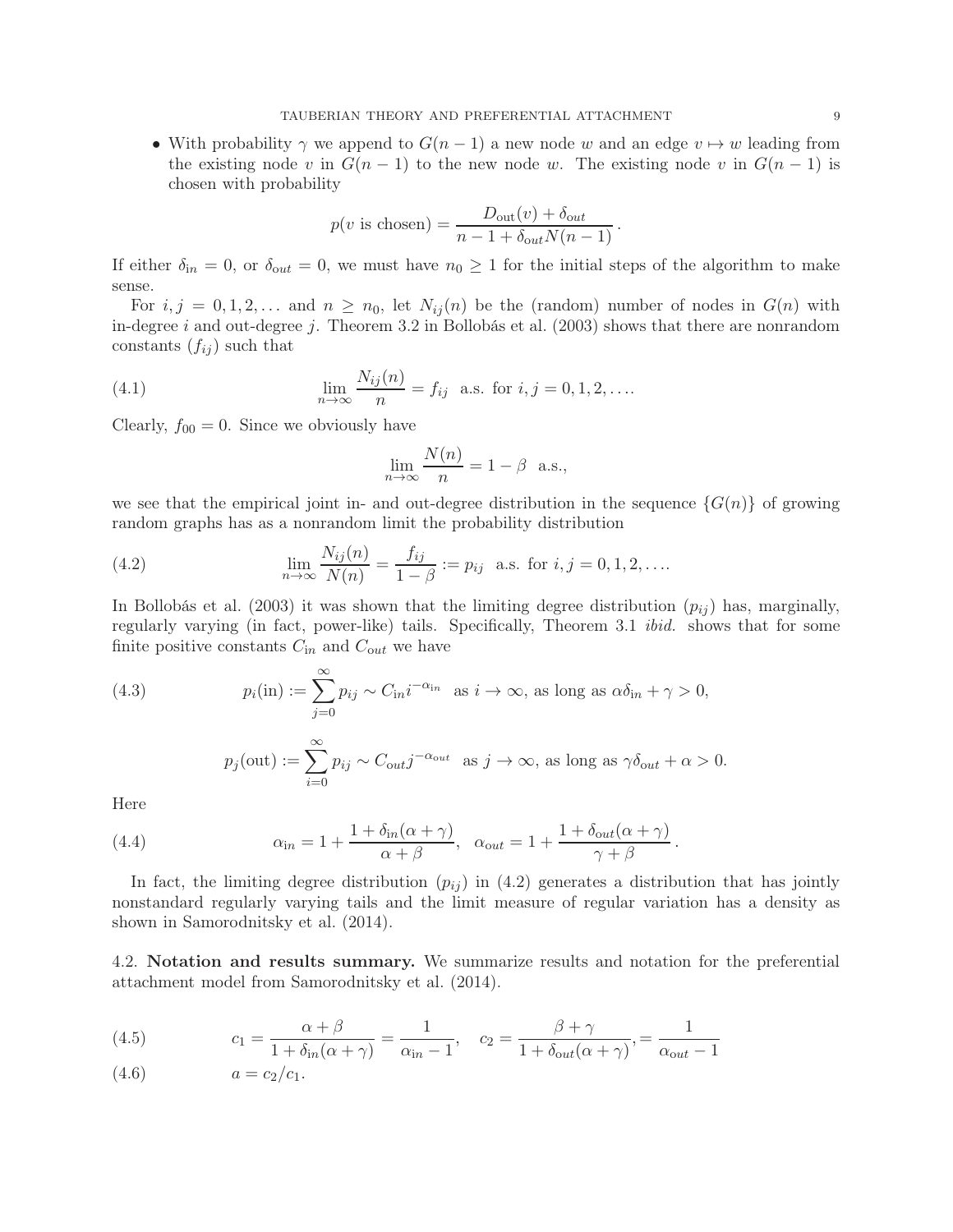We developed an explicit formula for the joint generating function of in- and out-degree. The joint generating function of  $\{p_{ij}\}\$ in  $(4.2)$ ,

(4.7) 
$$
\varphi(x,y) = \sum_{i=0}^{\infty} \sum_{j=0}^{\infty} x^i y^j p_{ij}, \ 0 \le x, y \le 1,
$$

satisfies a partial differential equation that, when solved, yields

(4.8) 
$$
\varphi(x,y) = \frac{\gamma}{\alpha + \gamma} x \varphi_1(x,y) + \frac{\alpha}{\alpha + \gamma} y \varphi_2(x,y),
$$

with

(4.9) 
$$
\varphi_1(x,y) = c_1^{-1} \int_1^{\infty} z^{-(1+1/c_1)} (x + (1-x)z)^{-(\delta_{in}+1)} (y + (1-y)z^a)^{-\delta_{out}} dz,
$$

(4.10) 
$$
\varphi_2(x,y) = c_1^{-1} \int_1^{\infty} z^{-(1+1/c_1)} (x + (1-x)z)^{-\delta_{in}} (y + (1-y)z^a)^{-(\delta_{out}+1)} dz
$$

for  $0 \leq x, y \leq 1$ . Each of  $\varphi_1, \varphi_2$  is the joint generating function of a pair of nonnegative integervalued random variables; that is, on some probability space we can find nonnegative integer-valued random variables  $X_j$ ,  $Y_j$ ,  $j = 1, 2$  such that

$$
\varphi_j(x, y) = E(x^{X_j}y^{Y_j}), \ 0 \le x, y \le 1, \ j = 1, 2.
$$

If  $(I, O)$  is a random vector with generating function  $(4.8)$ ,

$$
\varphi(x, y) = E(x^I y^O),
$$

we can represent the distribution of  $(I, O)$  as

(4.11) 
$$
(I,0) \stackrel{d}{=} B(1+X_1,Y_1) + (1-B)(X_2,1+Y_2),
$$

where B is a Bernoulli switching variable independent of  $X_j, Y_j, j = 1, 2$  with

$$
P[B = 1] = 1 - P[B = 0] = \frac{\gamma}{\alpha + \gamma}.
$$

The explicit structure and form in  $(4.8)$ , $(4.9)$  and  $(4.10)$  allowed analysis of the asymptotic multivariate power law structure performed in Samorodnitsky et al. (2014). Absent such structure, if all one has is the joint generating function, one would have to rely on Tauberian analysis of the transform. We show how the material in Section 2 is applicable.

4.3. Joint regular variation of the distribution of in-degree and out-degree. In this section we apply the Tauberian theorem of Section 3 to the joint generating function  $\varphi$  of the limiting distribution of in- and out-degree given in  $(4.8), (4.9)$  and  $(4.10)$  to prove the nonstandard joint regular variation of in- and out-degree and obtain an expression for the density of the tail measure.

The next Theorem 3 shows that each of the random vectors  $(X_j, Y_j), j = 1, 2$ , has a nonstandard regularly varying distribution. The decomposition (4.8) allows us to deduce the nonstandard joint regular variation of  $(I, O)$ , the in-degree and out-degree.

**Theorem 3.** Assume that  $\delta_{in} > 0$  and  $\delta_{out} > 0$ , and let  $\alpha_{in}$  and  $\alpha_{out}$  be given by (4.4). For each  $j = 1, 2$  there is a Radon measure  $V_j \in M_+([0, \infty]^2 \setminus \{0\})$  such that as  $h \to \infty$ ,

(4.12) 
$$
hP\Big[\big(h^{-1/(\alpha_{in}-1)}X_j, h^{-1/(\alpha_{out}-1)}Y_j\big) \in \cdot\Big] \stackrel{v}{\to} V_j(\cdot),
$$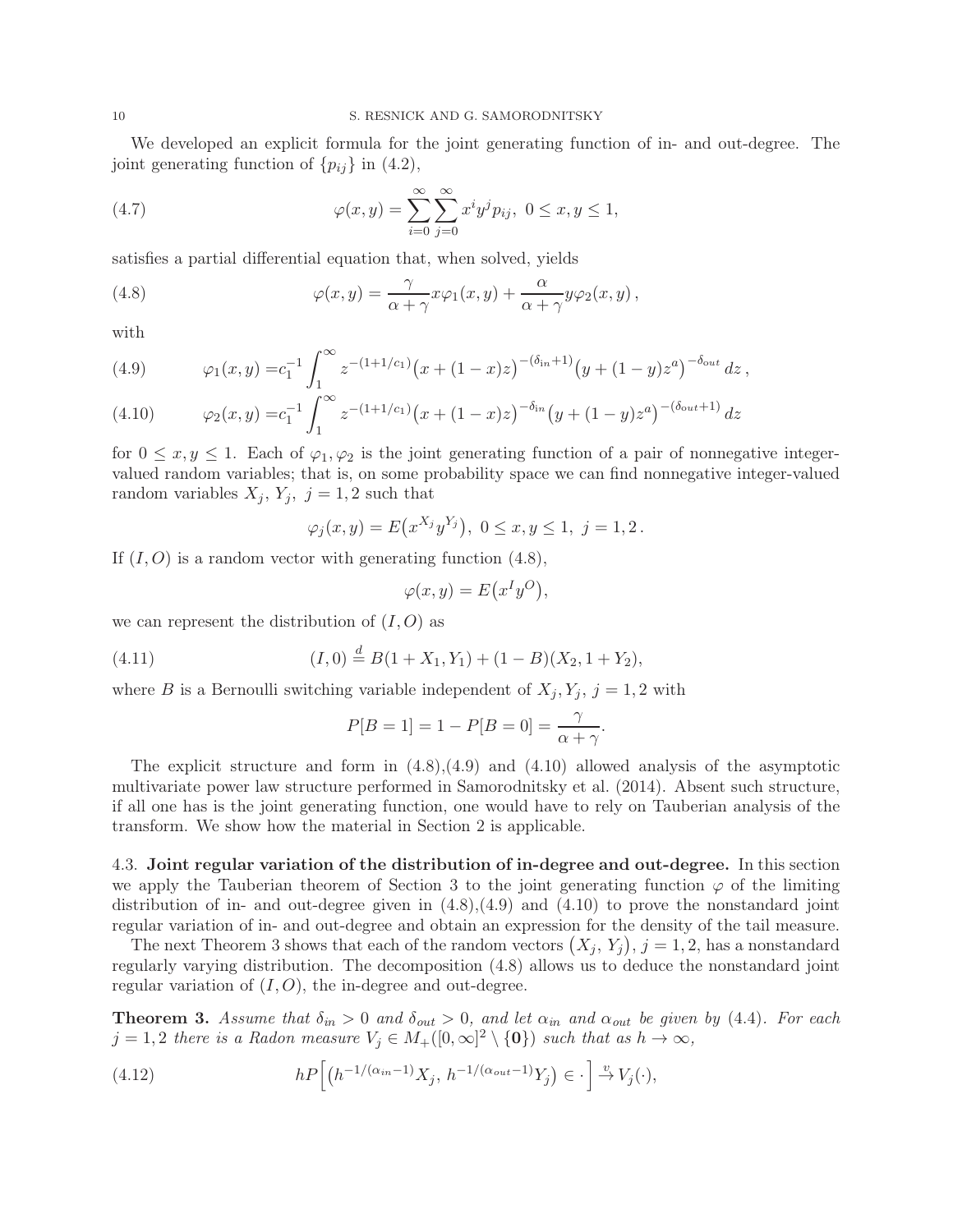*vaguely in*  $M_+([0,\infty]^2 \setminus \{0\})$ . Furthermore,  $V_1$  and  $V_2$  concentrate on  $(0,\infty)^2$  and have Lebesgue *densities*  $f_1, f_2$  *given by,* 

$$
(4.13) \t f_1(x,y) = c_1^{-1} \left( \Gamma(\delta_{in} + 1) \Gamma(\delta_{out}) \right)^{-1} x^{\delta_{in}} y^{\delta_{out}-1} \int_0^\infty z^{-(2+1/c_1+\delta_{in}+a\delta_{out})} e^{-(x/z+y/z^a)} dz,
$$

*and*

$$
(4.14) \t f_2(x,y) = c_1^{-1} \left( \Gamma(\delta_{in}) \Gamma(\delta_{out} + 1) \right)^{-1} x^{\delta_{in} - 1} y^{\delta_{out}} \int_0^\infty z^{-(1 + a + 1/c_1 + \delta_{in} + a\delta_{out})} e^{-(x/z + y/z^a)} dz.
$$

*The random vector*  $(I, O)$  *with joint mass function*  $\{p_{ij}\}\$ *in*  $(4.2)$  *satisfies as*  $h \to \infty$ *,* 

$$
hP\Big[\big(h^{-1/(\alpha_{in}-1)}I, h^{-1/(\alpha_{out}-1)}O\big) \in \cdot\Big] \xrightarrow{\upsilon} \frac{\gamma}{\alpha+\gamma}V_1(\cdot) + \frac{\alpha}{\alpha+\gamma}V_2(\cdot),
$$

*vaguely in*  $M_+([0,\infty]^2 \setminus \{0\})$ *.* 

*Proof.* It is enough to prove (4.12), (4.13) and (4.14). We treat the case  $j = 1$ . The case  $j = 2$  is analogous. Since  $\varphi_1(x, y)$  is the generating function of a probability mass function, simply converting  $\varphi_1(x, y)$  into a Laplace transform will not yield the Laplace transform of an infinite measure U as required by the previous section. So we first modify the generating function.

Choose and fix a positive integer  $k > \alpha_{in} - 1$ . This choice of k guarantees  $E(X_1^k) = \infty$ . Denote

$$
\psi(x,y) = \frac{\partial^k \varphi_1}{\partial x^k}(x,y), \ 0 < x, y < 1,
$$

so that the function  $\psi$  can be written in the form

(4.15) 
$$
\psi(x,y) = \sum_{i=0}^{\infty} \sum_{j=0}^{\infty} x^i y^j m_{ij}^{(k)}, \ 0 < x, y < 1,
$$

where

$$
m_{ij}^{(k)} = \prod_{d=1}^{k} (i+d) p_{ij}^{(k)}, \ i, j = 0, 1, 2, \dots,
$$

and  $(p_{ij}^{(k)})$  is the joint probability mass function of the random vector  $(X_1 - k, Y_1)$ . Let  $U(\cdot)$  =  $\sum_{i,j} m_{ij}^{(k)} \epsilon_{(i,j)}(\cdot)$  be the infinite Radon measure on  $[0,\infty)^2$  concentrating on  $(\{0,1,2,\ldots\})^2$  that puts mass  $m_{ij}^{(k)}$  at  $(i, j)$ . To verify this measure is infinite, observe

$$
\sum_{i,j} m_{ij}^{(k)} = \sum_{l=0}^{\infty} \prod_{p=1}^{k} (p+l) P[X_1 = l+k]
$$

and since  $\prod_{p=1}^{k} (p+l) \sim (l+k)^k$  as  $l \to \infty$  and  $E(X_1^k) = \infty$ , we have  $\sum_{i,j} m_{ij}^{(k)}$  diverges. Using Proposition 2, we show that the measure U is regularly varying: As  $h \to \infty$ , we show,

$$
(4.16) \qquad \frac{1}{h}U\left\{(i,j): \left(h^{-1/(k-\alpha_{\text{in}}+1)}i, \, h^{-(\alpha_{\text{in}}-1)/((\alpha_{\text{out}}-1)(k-\alpha_{\text{in}}+1))}j\right) \in \cdot\right\} \xrightarrow{v} V_{1,k}(\cdot)
$$

vaguely in  $M_+([0,\infty)^2)$ , where the Radon measure  $V_{1,k}$  concentrates on  $(0,\infty)^2$  with density

$$
(4.17) \quad f_{1,k}(x,y) = c_1^{-1} \left( \Gamma(\delta_{\text{in}} + 1) \Gamma(\delta_{\text{out}}) \right)^{-1} x^{\delta_{\text{in}} + k} y^{\delta_{\text{out}} - 1} \int_0^\infty z^{-(2+1/c_1 + \delta_{\text{in}} + a\delta_{\text{out}})} e^{-(x/z + y/z^a)} dz.
$$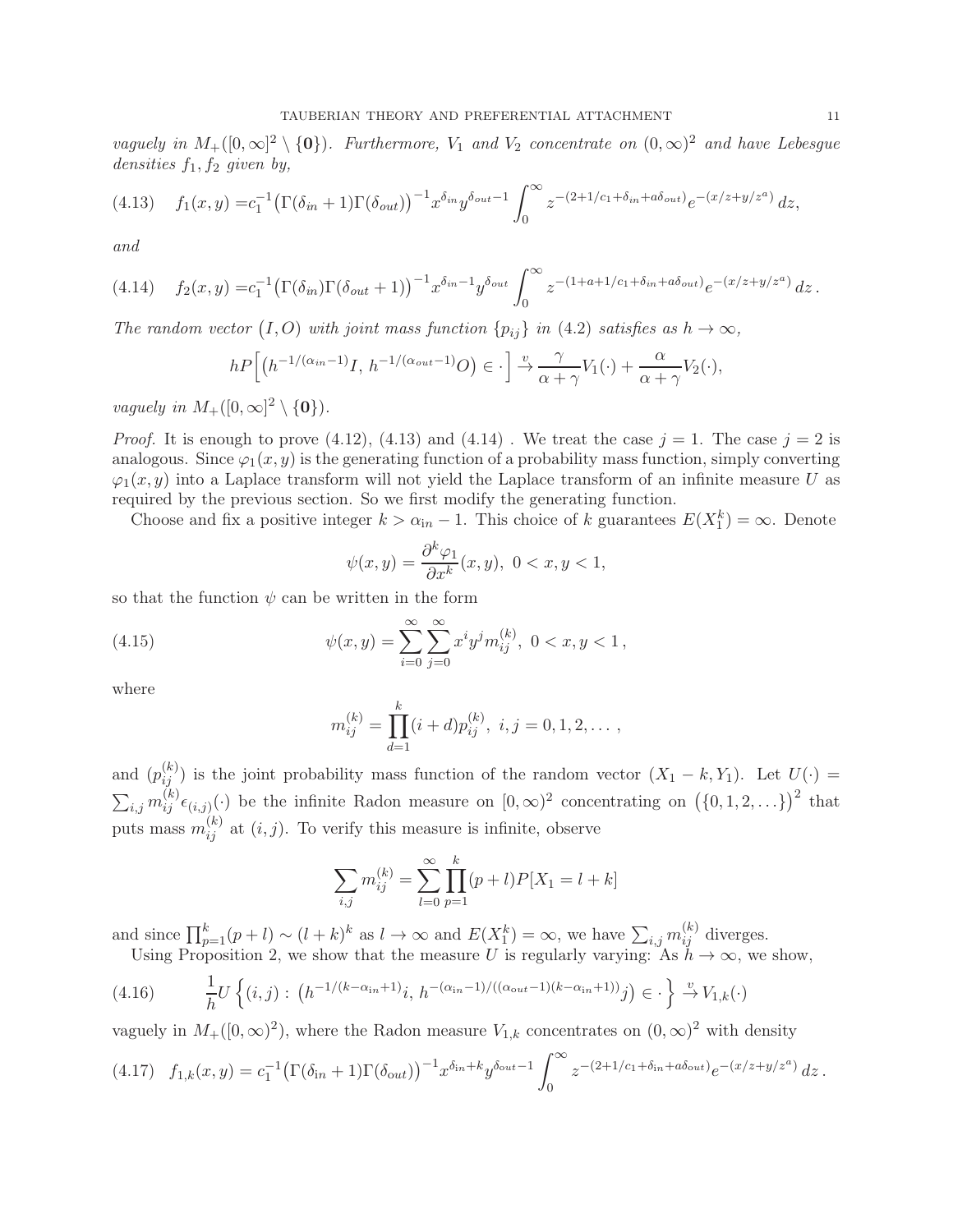To this end, using the form of  $\phi_1$  in (4.9), we write the function  $\psi$  in (4.15) explicitly as

$$
\psi(x,y) = c_1^{-1} \prod_{i=1}^k (\delta_{in} + i) \int_1^\infty z^{-(1+1/c_1)} (z-1)^k (x+(1-x)z)^{-(\delta_{in}+k+1)} (y+(1-y)z^a)^{-\delta_{out}} dz
$$
  

$$
:= c_1^{-1} \prod_{i=1}^k (\delta_{in} + i) \tilde{\psi}(x,y).
$$

We switch from generating functions to Laplace transforms by replacing  $(x, y)$  with  $e^{-\lambda} = (e^{-\lambda_1}, e^{-\lambda_2})$ and then consider regular variation of the resulting Laplace transform. For fixed  $\lambda_1 > 0, \lambda_2 > 0$ elementary calculations show that, as  $h \to \infty$ ,

$$
h^{-1}\tilde{\psi}\left(e^{-\lambda_1h^{-1/(k-\alpha_{\rm in}+1)}},e^{-\lambda_2h^{-(\alpha_{\rm in}-1)/( \alpha_{\rm out}-1)(k-\alpha_{\rm in}+1)}}\right) \sim h^{-1}\int_1^{\infty} z^{k-1-1/c_1} \left(1+z\lambda_1h^{-1/(k-\alpha_{\rm in}+1)}\right)^{-(\delta_{\rm in}+k+1)} \times \left(1+z^a\lambda_2h^{-(\alpha_{\rm in}-1)/((\alpha_{\rm out}-1)(k-\alpha_{\rm in}+1))}\right)^{-\delta_{\rm out}} dz = \int_{h^{-1/(k-\alpha_{\rm in}+1)}}^{\infty} z^{k-1-1/c_1} \left(1+z\lambda_1\right)^{-(\delta_{\rm in}+k+1)} \left(1+z^a\lambda_2\right)^{-\delta_{\rm out}} dz \to \int_0^{\infty} z^{k-1-1/c_1} \left(1+z\lambda_1\right)^{-(\delta_{\rm in}+k+1)} \left(1+z^a\lambda_2\right)^{-\delta_{\rm out}} dz.
$$

We conclude that for any  $\lambda_1 > 0$ ,  $\lambda_2 > 0$ , as  $h \to \infty$ ,

$$
(4.18) \t h^{-1}\hat{U}(\lambda_1 h^{-1/(k-\alpha_{\rm in}+1)}, \lambda_2 h^{-(\alpha_{\rm in}-1)/((\alpha_{\rm out}-1)(k-\alpha_{\rm in}+1))})
$$
  
\t\t\t
$$
= h^{-1}\psi\left(e^{-\lambda_1 h^{-1/(k-\alpha_{\rm in}+1)}}, e^{-\lambda_2 h^{-(\alpha_{\rm in}-1)/((\alpha_{\rm out}-1)(k-\alpha_{\rm in}+1))}}\right)
$$
  
\t\t\t
$$
\rightarrow c_1^{-1}\prod_{i=1}^k(\delta_{\rm in}+i)\int_0^\infty z^{k-1-1/c_1}\left(1+z\lambda_1\right)^{-(\delta_{\rm in}+k+1)}\left(1+z^a\lambda_2\right)^{-\delta_{\rm out}}dz
$$
  
\t\t\t
$$
= \int_{[0,\infty)^2} e^{-(\lambda_1 v_1 + \lambda_2 v_2)}V_{1,k}(dv_1,dv_2),
$$

where the measure  $V_{1,k}$  concentrates on  $(0, \infty)^2$  and has density

$$
f_{1,k}(x,y) = c_1^{-1} \prod_{i=1}^k (\delta_{in} + i) \int_0^\infty z^{k-1-1/c_1} \frac{x^{\delta_{in}+k} z^{-(\delta_{in}+k+1)}}{\Gamma(\delta_{in}+k+1)} e^{-x/z} \frac{y^{\delta_{out}-1} (z^a)^{-\delta_{out}}}{\Gamma(\delta_{out})} e^{-y/z^a} dz,
$$

given by  $(4.17)$ .

The claim (4.16) now follows from (4.18) and the Tauberian result in Proposition 2 provided we check that the measure  $U$  satisfies condition  $(3.9)$  of that result so we must check with

$$
\boldsymbol{b}(h) = \left(h^{1/(k-\alpha_{\text{in}}+1)},\,h^{(\alpha_{\text{in}}-1)/((\alpha_{\text{out}}-1)(k-\alpha_{\text{in}}+1))}\right)
$$

that

(4.19) 
$$
\lim_{y \to \infty} \lim_{h \to \infty} \int_{[v_1 > y] \cup [v_2 > y]} e^{-\lambda' v} h^{-1} U(b(h) dv) = 0.
$$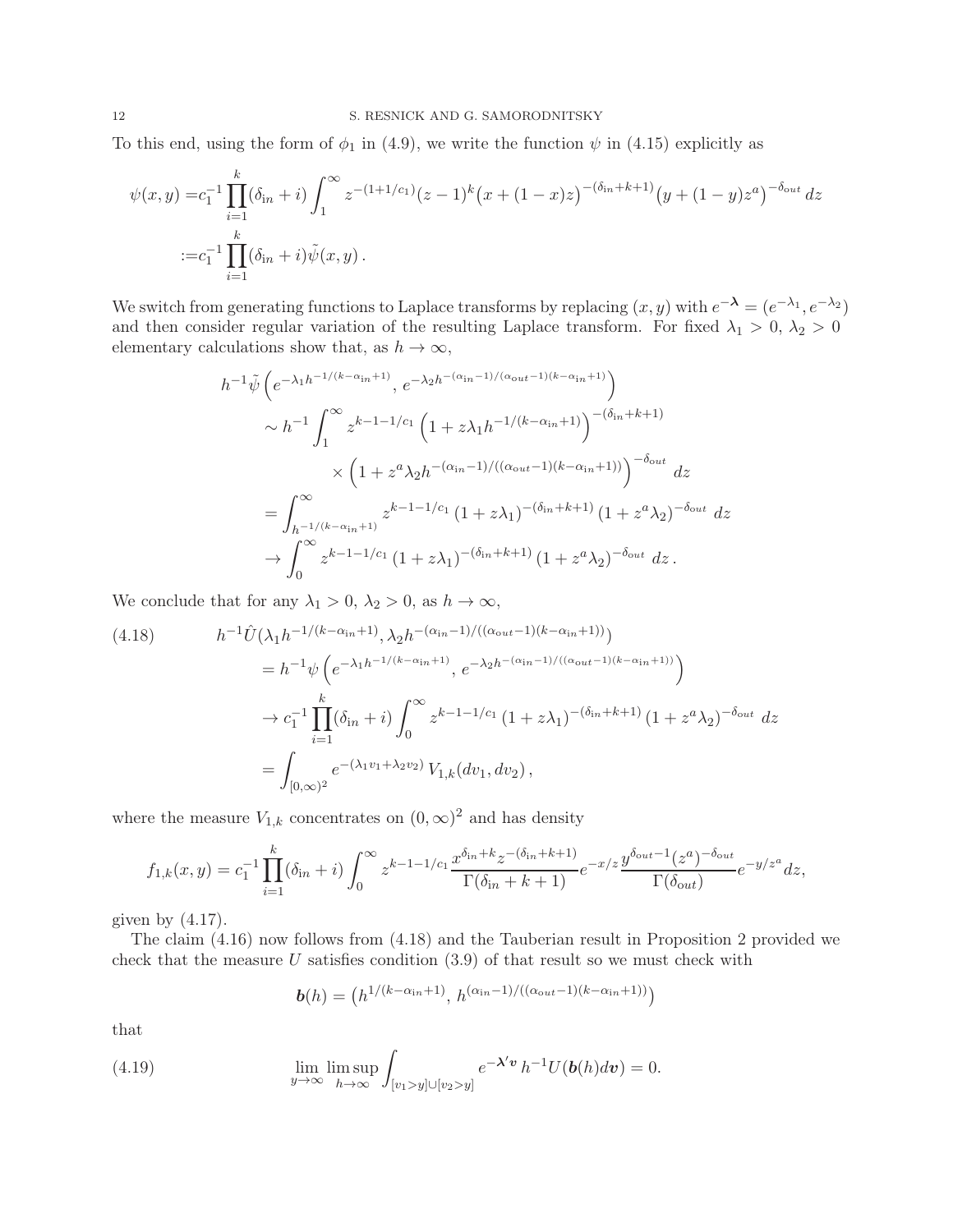Considering the definition of  $U(\cdot)$  the integral in (4.19) becomes, after a change of variable  $s_i =$  $b_i(h)v_i,$ 

$$
\int_{[s_1>b_1(h)y]\cup[s_2>b_2(h)y]} e^{-(\lambda_1 s_1/b_1(h)+\lambda_2 s_2/b_2(h))} h^{-1}U(ds)
$$
\n
$$
= \sum_{[i>b_1(h)y]\cup[j>b_2(h)y]} e^{-(\lambda_1 i/b_1(h)+\lambda_2 j/b_2(h))} h^{-1}m_{ij}^{(k)}
$$
\n
$$
= \sum_{[i>b_1(h)y]\cup[j>b_2(h)y]} e^{-(\lambda_1 i/b_1(h)+\lambda_2 j/b_2(h))} h^{-1} \prod_{d=1}^k (i+d) p_{ij}^{(k)}
$$
\n
$$
\leq \sum_{i>b_1(h)y} + \sum_{j>b_2(h)y}.
$$

Notice that

$$
\sum_{i>b_1(h)y} e^{-(\lambda_1 i/b_1(h) + \lambda_2 j/b_2(h))} h^{-1} \prod_{d=1}^k (i+d) p_{ij}^{(k)}
$$
  

$$
\leq \sum_{i>b_1(h)y} e^{-(\lambda_1 i/b_1(h))} h^{-1} \sum_{j} \prod_{d=1}^k (i+d) p_{ij}^{(k)}
$$
  

$$
= \sum_{i>b_1(h)y} e^{-(\lambda_1 i/b_1(h))} h^{-1} \prod_{d=1}^k (i+d) p_{i+k}(in)
$$

using the notation from (4.3). Set  $u_i = \prod_{d=1}^k (i+d)p_{i+k}(in)$  so from (4.3)  $u_i \sim C_{\text{in}}i^{k-\alpha_{\text{in}}}$ . Letting  $C$  be a finite constant, the sum on the previous line is bounded by

$$
C \sum_{i>b_1(h)y} e^{-(\lambda_1 i/b_1(h))} h^{-1} i^{k-\alpha_{in}}
$$
  

$$
\sim Ch^{-1} \int_{b_1(h)y}^{\infty} e^{-(\lambda_1 x/b_1(h))} x^{k-\alpha_{in}} dx
$$
  

$$
\to C \int_{y}^{\infty} e^{-\lambda_1 x} x^{k-\alpha_{in}} dx, \qquad (h \to \infty),
$$
  

$$
\to 0 \qquad (y \to \infty).
$$

In particular, given  $\varepsilon > 0$ , there is  $\theta_{\varepsilon} \in (0, \infty)$  such that for all h large enough,

$$
\sum_{i>b_1(h)\theta_{\varepsilon}} e^{-(\lambda_1 i/b_1(h)+\lambda_2 j/b_2(h))} h^{-1} \prod_{d=1}^k (i+d) p_{ij}^{(k)} \leq \varepsilon.
$$

For such  $h$ ,

$$
\sum_{j>b_2(h)y} \leq \varepsilon + \sum_{i \leq b_1(h)\theta_{\varepsilon}, j>b_2(h)y}.
$$

Further, for some positive constant  $C$ ,

$$
\sum_{i \le b_1(h)\theta_{\varepsilon}, j > b_2(h)y} e^{-(\lambda_1 i/b_1(h) + \lambda_2 j/b_2(h))} h^{-1} \prod_{d=1}^k (i+d) p_{ij}^{(k)}
$$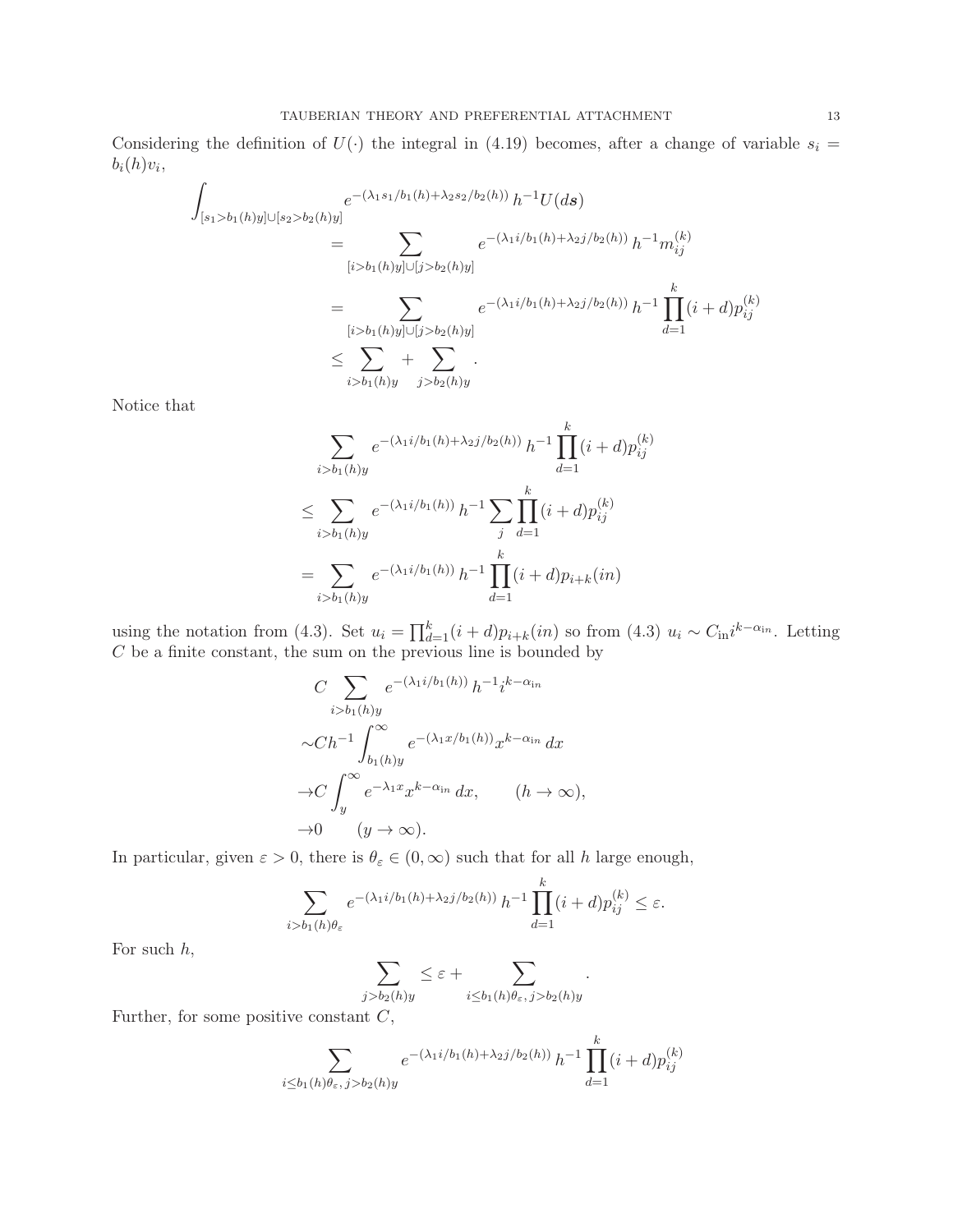14 S. RESNICK AND G. SAMORODNITSKY

$$
\leq C \sum_{i \leq b_1(h)\theta_{\varepsilon}, j > b_2(h)y} h^{-1} i^k p_{ij}^{(k)}
$$
\n
$$
\leq C \theta_{\varepsilon}^k h^{-1} b_1(h)^k \sum_{j > b_2(h)y} p_{ij}^{(k)}
$$
\n
$$
= C \theta_{\varepsilon}^k h^{(\alpha_{in}-1)/(k-\alpha_{in}+1)} \sum_{j > b_2(h)y} p_j(out)
$$
\n
$$
\sim (CC_{out} \theta_{\varepsilon}^k / (\alpha_{out}-1)) h^{(\alpha_{in}-1)/(k-\alpha_{in}+1)} (b_2(h)y)^{-(\alpha_{out}-1)}
$$
\n
$$
= (CC_{out} \theta_{\varepsilon}^k / (\alpha_{out}-1)) y^{-(\alpha_{out}-1)}
$$
\n
$$
\to 0 \qquad (y \to \infty)
$$

by the Karamata theorem, using the notation from (4.3).

Letting  $\varepsilon \to 0$  we see that we have verified that the measure U satisfies condition (3.9) and that (4.16) holds and we are now ready to prove (4.12). Let  $\mu^{(k)} = \sum_{i,j} p_{ij}^{(k)} \epsilon_{(i,j)}$  be the probability measure concentrating on  $(\{0, 1, 2, \ldots\})^2$  that puts mass  $p_{ij}^{(k)}$  at  $(i, j)$ . For  $(4.12)$ , it is enough to prove that for any  $a, b > 0$ ,

(4.20) 
$$
h \int_{h^{1/(\alpha_{in}-1)}a}^{\infty} \int_{h^{1/(\alpha_{out}-1)}b}^{\infty} \mu^{(k)}(dx,dy) \rightarrow \int_{a}^{\infty} \int_{b}^{\infty} f_1(x,y) dx dy
$$

as  $h \to \infty$ , with  $f_1$  given by (4.13). Indeed, by Theorem 3.2 in Bollobás et al. (2003), the conditional distributions of the random vector  $(I, O)$  are also regular varying with exponents of regular variation strictly larger than those of the marginal distributions. Therefore, one can trivially add the axes  ${x = 0, y > 0}$  and  ${x > 0, y = 0}$  to the convergence in (4.20) which yields

$$
hP\Big[\big(h^{-1/(\alpha_{\mathrm in}-1)}(X_1-k),\,h^{-1/(\alpha_{\mathrm out}-1)}Y_1\big)\in\cdot\Big]\overset{v}{\to}V_1(\cdot)\,,
$$

which is equivalent to  $(4.12)$  with  $j = 1$ .

It remains, therefore, to prove (4.20). Fix  $M > \max(a, b)$ . Since

$$
\mu^{(k)}(dx, dy) = \frac{U(dx, dy)}{\prod_{d=1}^{k} (x + d)},
$$

we have, as  $h \to \infty$ ,

$$
h \int_{h^{1/(\alpha_{\rm in}-1)}a}^{h^{1/(\alpha_{\rm in}-1)}M} \int_{h^{1/(\alpha_{\rm out}-1)}b}^{h^{1/(\alpha_{\rm out}-1)}M} \mu^{(k)}(dx,dy) \sim h \int_{h^{1/(\alpha_{\rm in}-1)}a}^{h^{1/(\alpha_{\rm in}-1)}M} \int_{h^{1/(\alpha_{\rm out}-1)}b}^{h^{1/(\alpha_{\rm out}-1)}M} x^{-k} U(dx,dy)
$$
  
=
$$
h^{1-k/(\alpha_{\rm out}-1)} \int_{a}^{M} \int_{b}^{M} x^{-k} U\big( dh^{1/(\alpha_{\rm in}-1)}x, \, dh^{1/(\alpha_{\rm out}-1)}y \big).
$$

Denoting  $m_h = h^{k/(\alpha_{\text{out}}-1)-1}$ , we can write the above as

$$
= \frac{1}{m_h} \int_a^M \int_b^M x^{-k} U(m_h^{1/(k-\alpha_{in}+1)} dx, m_h^{(\alpha_{in}-1)/((\alpha_{out}-1)(k-\alpha_{in}+1))} dy)
$$
  
\n
$$
\to \int_a^M \int_b^M x^{-k} f_{1,k}(x, y) dx dy
$$

as  $h \to \infty$  by (4.16). Since

$$
f_1(x,y) = x^{-k} f_{1,k}(x,y), \ 0 < x, y < 1
$$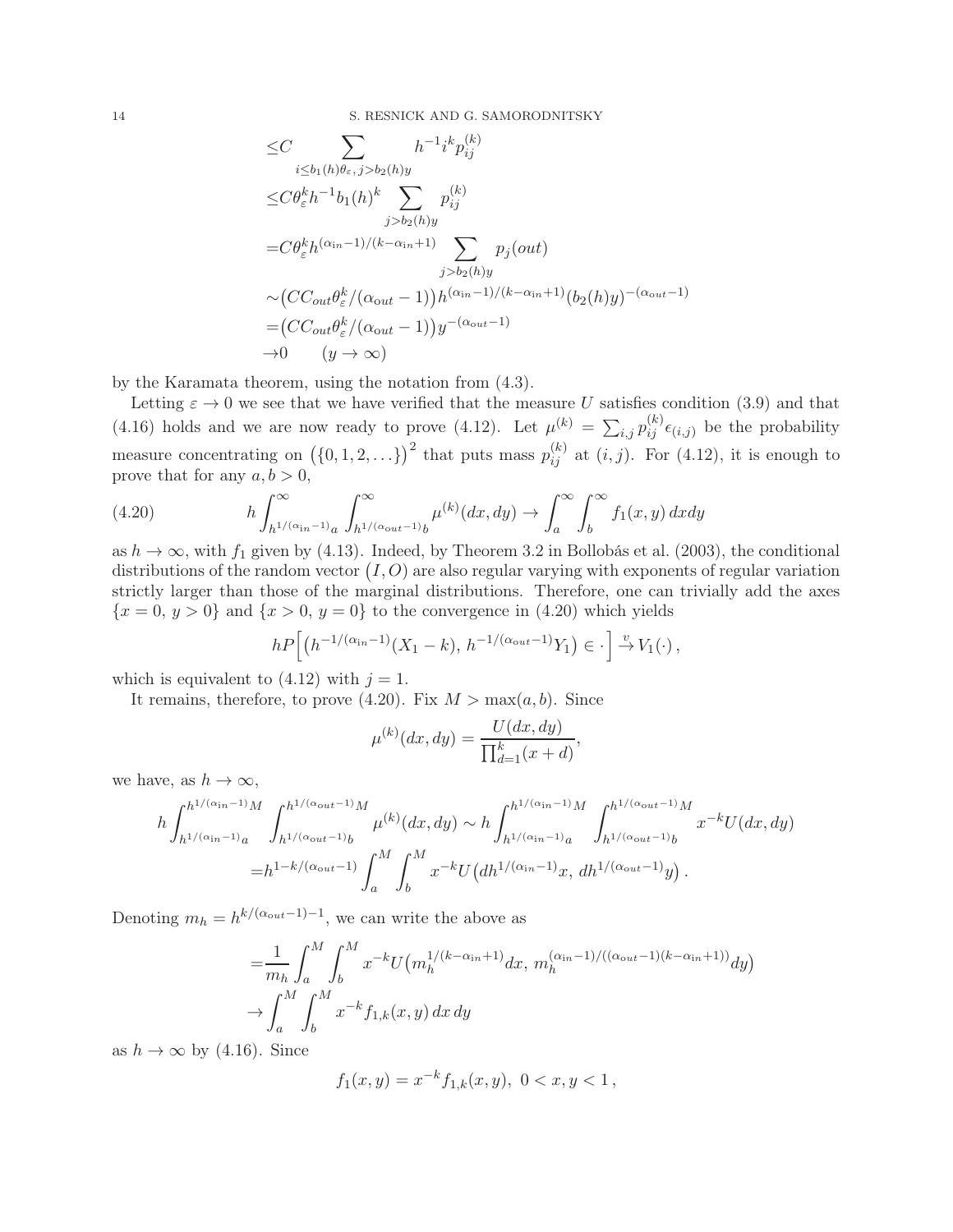the statement (4.12) with  $j = 1$  follows, because by (4.3) and (4.8),

$$
\limsup_{h \to \infty} h \left[ \int_{h^{1/(\alpha_{in} - 1)}M}^{\infty} \int_{0}^{\infty} \mu^{(k)}(dx, dy) + \int_{0}^{\infty} \int_{h^{1/(\alpha_{out} - 1)}M}^{\infty} \mu^{(k)}(dx, dy) \right]
$$
  
\n
$$
\leq \limsup_{h \to \infty} h P(X_1 > h^{1/(\alpha_{in} - 1)}M + k) + \limsup_{h \to \infty} h P(Y_1 > h^{1/(\alpha_{out} - 1)}M)
$$
  
\n
$$
\leq \frac{\alpha + \gamma}{\gamma} \frac{C_{in}}{\alpha_{in} - 1} M^{-(\alpha_{in} - 1)} + \frac{\alpha + \gamma}{\alpha} \frac{C_{out}}{\alpha_{out} - 1} M^{-(\alpha_{out} - 1)},
$$

and one only needs to let  $M \to \infty$ .

As mentioned before, the case of  $(4.12)$  with  $j = 2$  is analogous.

#### 5. Acknowledgment

We appreciate several helpful and informative conversations with Don Towsley and Bo Jiang of the University of Massachusetts.

#### **REFERENCES**

- N. Bingham, C. Goldie and J. Teugels (1987): *Regular Variation*. Cambridge University Press, Cambridge.
- B. BOLLOBÁS, C. BORGS, J. CHAYES and O. RIORDAN (2003): Directed scale-free graphs. In *Proceedings of the Fourteenth Annual ACM-SIAM Symposium on Discrete Algorithms (Baltimore, 2003)*. ACM, New York, pp. 132–139.
- W. Feller (1971): *An Introduction to Probability Theory and its Applications*, volume 2. Wiley, New York, 2nd edition.
- P. KRAPIVSKY and S. REDNER (2001): Organization of growing random networks. *Physical Review E* 63:066123:1–14.
- S. Resnick (1991): Point processes and Tauberian theory. *Math. Sci.* 16:83–106.
- S. Resnick (2007): *Heavy-Tail Phenomena: Probabilistic and Statistical Modeling*. Springer, New York.
- G. Samorodnitsky, S. Resnick, D. Towsley, R. Davis, A. Willis and P. Wan (2014): Nonstandard regular variation of in-degree and out-degree in the preferential attachment model. *ArXiv e-prints* http://arxiv.org/pdf/1405.4882.pdf.
- U. STADTMÜLLER (1981): A refined Tauberian theorem for Laplace transforms in dimension  $d > 1$ . *J. Reine Angew. Math.* 328:72–83.
- U. STADTMÜLLER and R. TRAUTNER (1979): Tauberian theorems for Laplace transforms. *J. Reine Angew. Math.* 311/312:283–290.
- U. STADTMÜLLER and R. TRAUTNER (1981): Tauberian theorems for Laplace transforms in dimension D > 1. *J. Reine Angew. Math.* 323:127–138.
- A. STAM (1977): Regular variation in  $\mathbb{R}^d_+$  and the Abel-Tauber theorem. Technical Report, unpublished, Mathematisch Instituut, Rijksuniversiteit Groningen.
- A. Yakimiv (2005): *Probabilistic Applications of Tauberian Theorems*. Modern Probability and Statistics. VSP, Leiden, The Netherlands.